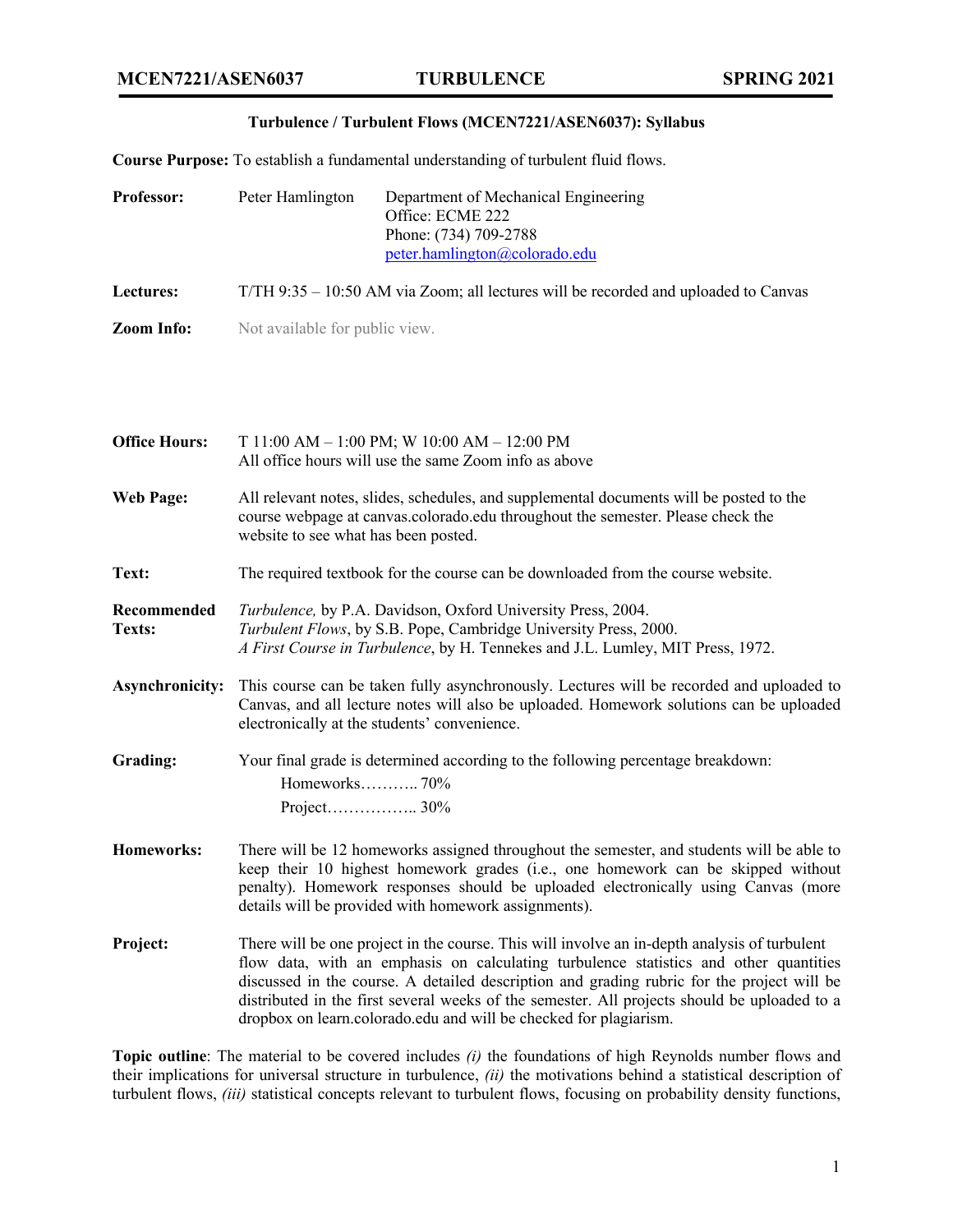characteristic functions, and correlations, *(iv)* a description of the structure and dynamics of homogeneous, isotropic turbulence, focusing on multi-point statistics, energy-transfer concepts, and their application to the classical problems of turbulence decay and return to isotropy, *(v)* a description of contemporary approaches to turbulence modeling for practical engineering problems, focusing on two-equation models of the type widely used in practice, *(vi)* an introduction to large-scale organized structure in turbulent flows, including boundary layers and free-shear flows such as jets, wakes, and mixing layers *(vii)* an overview of turbulence modeling and simulation approaches, and *(viii)* turbulence in complex real world situations.

**Prerequisites:** This class requires prior experience with fluid dynamics. It approaches the subject at a graduate mathematics level with extensive use of indicial notation, vector calculus, and statistics. Students with some prior experience with these topics will find the course easier to follow, since only a brief review of background material will be given.

| <b>Assignment</b> | Thursday $1/21$ : | Homework 1 assigned  |                        |
|-------------------|-------------------|----------------------|------------------------|
| Schedule:         | Thursday 1/28:    | Homework 2 assigned  | <b>Homework 1 due</b>  |
|                   | Thursday 2/4:     | Homework 3 assigned  | <b>Homework 2 due</b>  |
|                   | Thursday $2/11$ : | Homework 4 assigned  | <b>Homework 3 due</b>  |
|                   | Thursday $2/18$ : | Homework 5 assigned  | <b>Homework 4 due</b>  |
|                   | Thursday $2/25$ : | Homework 6 assigned  | <b>Homework 5 due</b>  |
|                   | Thursday 3/4:     | Homework 7 assigned  | <b>Homework 6 due</b>  |
|                   | Thursday $3/11$ : | Homework 8 assigned  | Homework 7 due         |
|                   | Thursday $3/18$ : | No homework assigned | <b>Homework 8 due</b>  |
|                   | Thursday 3/25:    | Homework 9 assigned; | No class               |
|                   | Thursday $4/1$ :  | Homework 10 assigned | <b>Homework 9 due</b>  |
|                   | Thursday 4/18:    | Homework 11 assigned | <b>Homework 10 due</b> |
|                   | Thursday $4/15$ : | Homework 12 assigned | <b>Homework 11 due</b> |
|                   | Thursday 4/22:    |                      | <b>Homework 12 due</b> |
|                   | Thursday 4/29:    |                      | <b>Project due</b>     |
|                   |                   |                      |                        |

This schedule is subject to change depending on the interests and progress of the class.

## **1. Course Notes and Policies**

**1.1 Homework:** Collaboration is permitted on homework. This means you may discuss the means and methods for solving problems and even compare answers, but you are not free to copy someone's assignment. The work that you turn in must be your own—copying is not allowed for any assignments.

**1.2 Homework Format:** It is your responsibility to make your solutions clear and legible. The graders have the discretion to deduct points (up to and including full credit) for solutions that are hard to read or unprofessional in appearance. Unless the problem requires a written response or short answer, the following format is *required*. This will facilitate grading and will assist you to approach problems in a consistent, organized way that will lead to the correct solution. Problems may be written by hand and subsequently scanned and converted to an electronic format. No hard copies, only electronic submission will be accepted.

- 1. Schematic/sketch (unless it is obviously not needed). List relevant information on the figure.
- 2. List of assumptions.
- 3. Governing equations. Label the equations.
- 4. List of known values, with units, including properties obtained from a table. Indicate the source, if applicable.
- 5. List of unknowns. Make sure they correspond to a sketch if applicable.
- 6. Solution: Present the answer with a box around it.
- 7. Verification. Check the answer against what common sense tells you. Do the units make sense? Do the results compare reasonably to a related known quantity?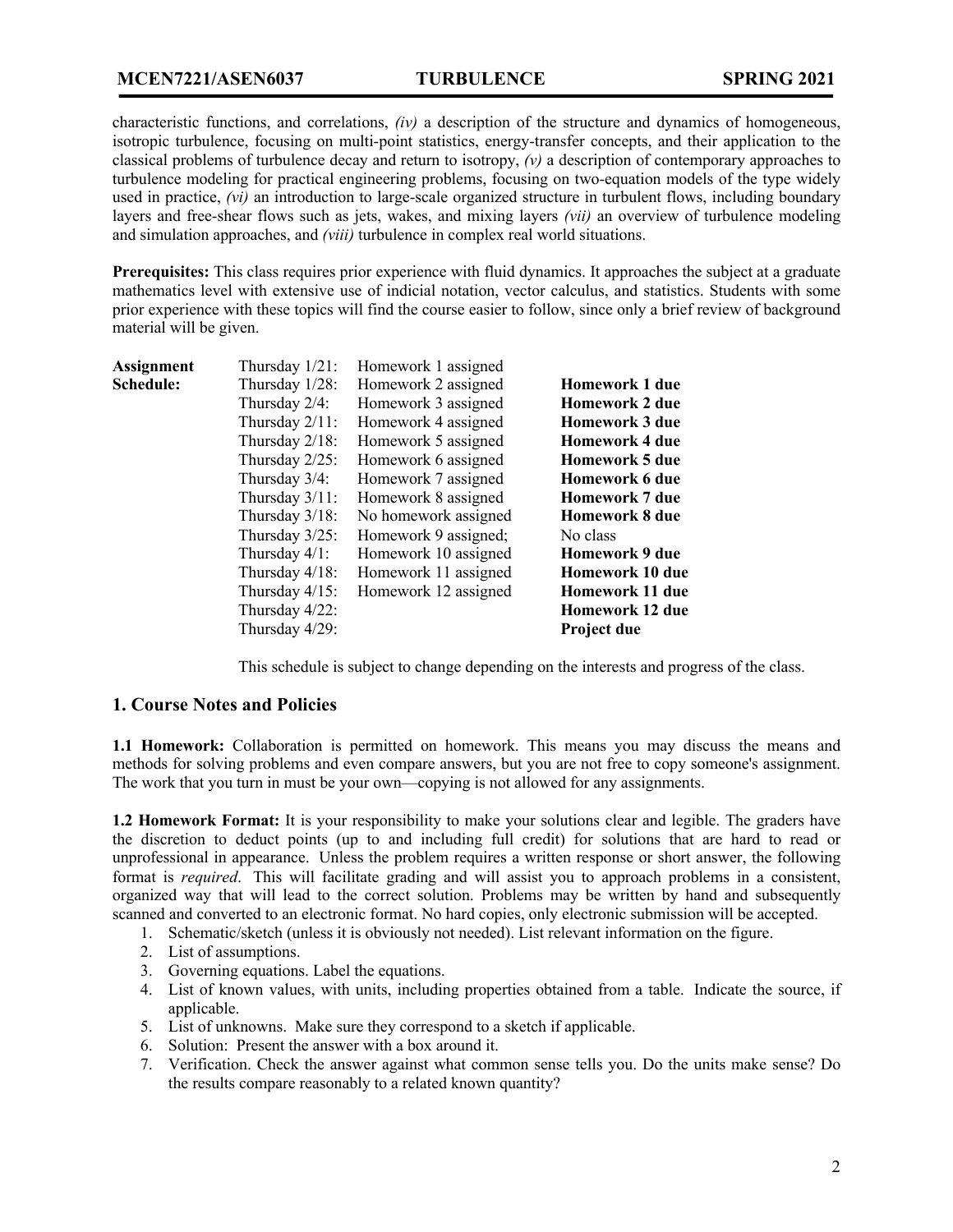**1.3 Grading Scale:** This will be the final grading scale used for the course. *There is no curve.* You are not competing against your classmates, so help them out if you can! I reserve the right to lower the scale (i.e., make it easier), but I will not raise it.

| 90+         |
|-------------|
| 87-89       |
| 85-86       |
| 83-84       |
| 80-82       |
| 77-79       |
| 74-76       |
| 70-73       |
| 68-69       |
| 63-67       |
| 60-62       |
| 59 or below |
|             |

**1.4 Academic Integrity:** You will be asked to complete individual homework assignments in this course. Though you may work in groups to discuss and solve problems, it is expected that you will abide by the University of Colorado at Boulder honor code at all times. Therefore, you may not plagiarize a problem set or allow another student to plagiarize your answers to a problem set. Examples of plagiarism include: copying from a solution manual, copying from Internet sites, copying from previous academic year homework sets, and copying directly from classmates. If you have any doubt that you are using sanctioned materials to assist with your homework solution, please ask your current instructor/professor. On assignments that require you to use supplemental materials, it is also essential that you properly document the sources of information you use.

Any instances of dishonesty on homework or tests will result in a minimum sanction for your first violation of the honor code of a zero score and an entry in your departmental file. Additional sanctions will be imposed for subsequent violations. You may contest any accusation according to the campus honor code.

**1.5 Policy on Privacy of Graded Work:** Federal law requires that your grades be communicated to you privately. Grades will be posted on Canvas and can only be viewed by individual students, the instructor, and the grader.

## **2. Departmental Notes and Policies**

**2.1 Overview:** A primary objective of the Mechanical Engineering Department is to prepare each of our students for careers in the engineering profession. As professionals, engineers must meet high standards of technical competence and ethical behavior. According to the Accreditation Board of Engineering and Technology (ABET) code of ethics, engineers uphold and advance the integrity, honor and dignity of the engineering profession by:

- 1. Using their knowledge and skill for the enhancement of human welfare;
- 2. Being honest and impartial, and serving with fidelity the public, their employers and clients;
- 3. Striving to increase the competence and prestige of the engineering profession.

The Department of Mechanical Engineering (ME) believes that it is essential for each of you to learn the professional behavior that will prepare you for your career after college. Therefore, in each mechanical engineering course you will be required to practice the professional behavior that will be expected by your future employers. This syllabus clearly outlines the ME policy regarding academic integrity and academic climate. These policies will be upheld in each of your courses throughout the mechanical engineering curriculum. However, we also expect that this culture of professionalism will pervade all of your University of Colorado experiences.

**2.2 Classroom Behavior:** Both students and faculty are responsible for maintaining an appropriate learning environment in all instructional settings, whether in person, remote or online. Those who fail to adhere to such behavioral standards may be subject to discipline. Professional courtesy and sensitivity are especially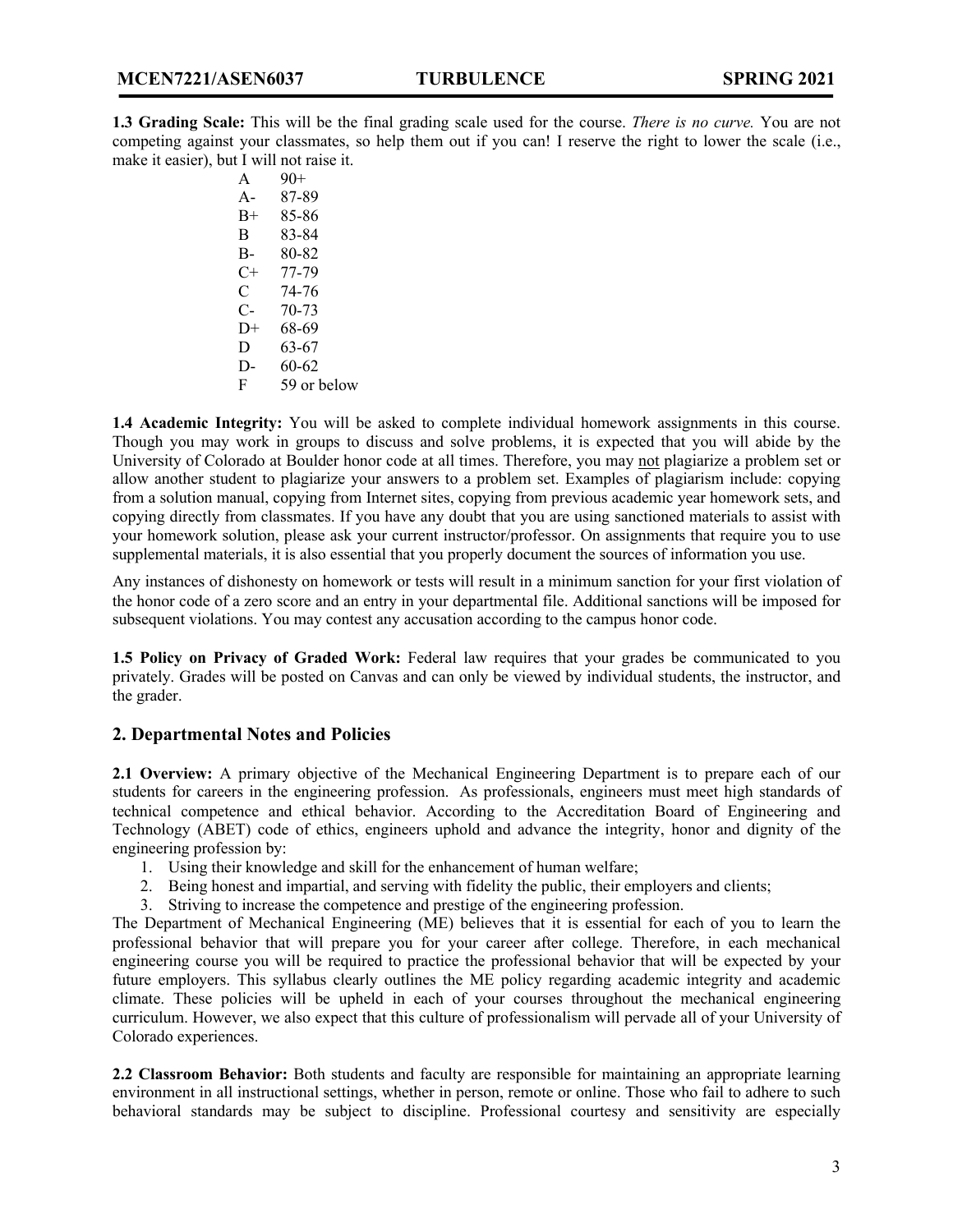important with respect to individuals and topics dealing with race, color, national origin, sex, pregnancy, age, disability, creed, religion, sexual orientation, gender identity, gender expression, veteran status, political affiliation or political philosophy. For more information, see the classroom behavior policies and the Student Code of Conduct.

**2.3 Problematic Language, Behavior, and Discrimination:** The ME department holds students, faculty, and staff accountable for racist, sexist, ableist, classist, heterosexist, ageist and other types of prejudiced comments and behavior, whether intentional or unintentional. We expect members of our community to recognize and speak up when witnessing comments and actions that may be discriminatory to others. The ME community strives to actively eliminate language and behaviors that perpetuate inequities and bias towards marginalized populations. More information and resources are available at An Antiracist CU and the campus IDEA Plan.

**2.4 Discrimination and Harassment:** Discriminatory and harassing behavior will not be tolerated in the Department of Mechanical Engineering. A safe and inclusive environment will be created and maintained by the students, teaching assistants, and instructing faculty members. Students with concerns about discrimination or harassment actions should immediately contact the instructor, the Department Chair, their academic advisor, or the Office of Institutional Equity and Compliance. Examples that may be considered harassment:

- A teaching assistant or instructor asking a student for a date.
- Displaying sexually explicit material in an academic setting (including laptop wallpaper).
- Persisting in asking a classmate for a date after being turned down.
- Using degrading terminology in referring to others, including peers.
- Making identity-based jokes or comments that create a hostile environment.

**2.5 Requirements for COVID-19:** As a matter of public health and safety due to the pandemic, all members of the CU Boulder community and all visitors to campus must follow university, department and building requirements, and public health orders in place to reduce the risk of spreading infectious disease. Required safety measures at CU Boulder relevant to the classroom setting include:

- Maintain 6-foot distancing when possible,
- Wear a face covering in public indoor spaces and outdoors while on campus consistent with state and county health orders,
- Clean local work area,
- Practice hand hygiene,
- Follow public health orders, and
- If sick and you live off campus, do not come onto campus (unless instructed by a CU Healthcare professional), or if you live on-campus, please alert CU Boulder Medical Services.

Students who fail to adhere to these requirements will be asked to leave class, and students who do not leave class when asked or who refuse to comply with these requirements will be referred to Student Conduct and Conflict Resolution. For more information, see the policies on COVID-19 Health and Safety and classroom behavior and the Student Code of Conduct. If you require accommodation because a disability prevents you from fulfilling these safety measures, please see the "Accommodation for Disabilities" statement on this syllabus.

Before returning to campus, all students must complete the COVID-19 Student Health and Expectations Course. Before coming on to campus each day, all students are required to complete a Daily Health Form. Students who have tested positive for COVID-19, have symptoms of COVID-19, or have had close contact with someone who has tested positive for or had symptoms of COVID-19 must stay home and complete the Health Questionnaire and Illness Reporting Form remotely. In this class, if you are sick or quarantined, please contact Prof. Hamlington as soon as possible.

**2.6 Accommodation for Disabilities:** If you qualify for accommodations because of a disability, please submit your accommodation letter from Disability Services to your faculty member in a timely manner so that your needs can be addressed. Disability Services determines accommodations based on documented disabilities in the academic environment. Information on requesting accommodations is located on the